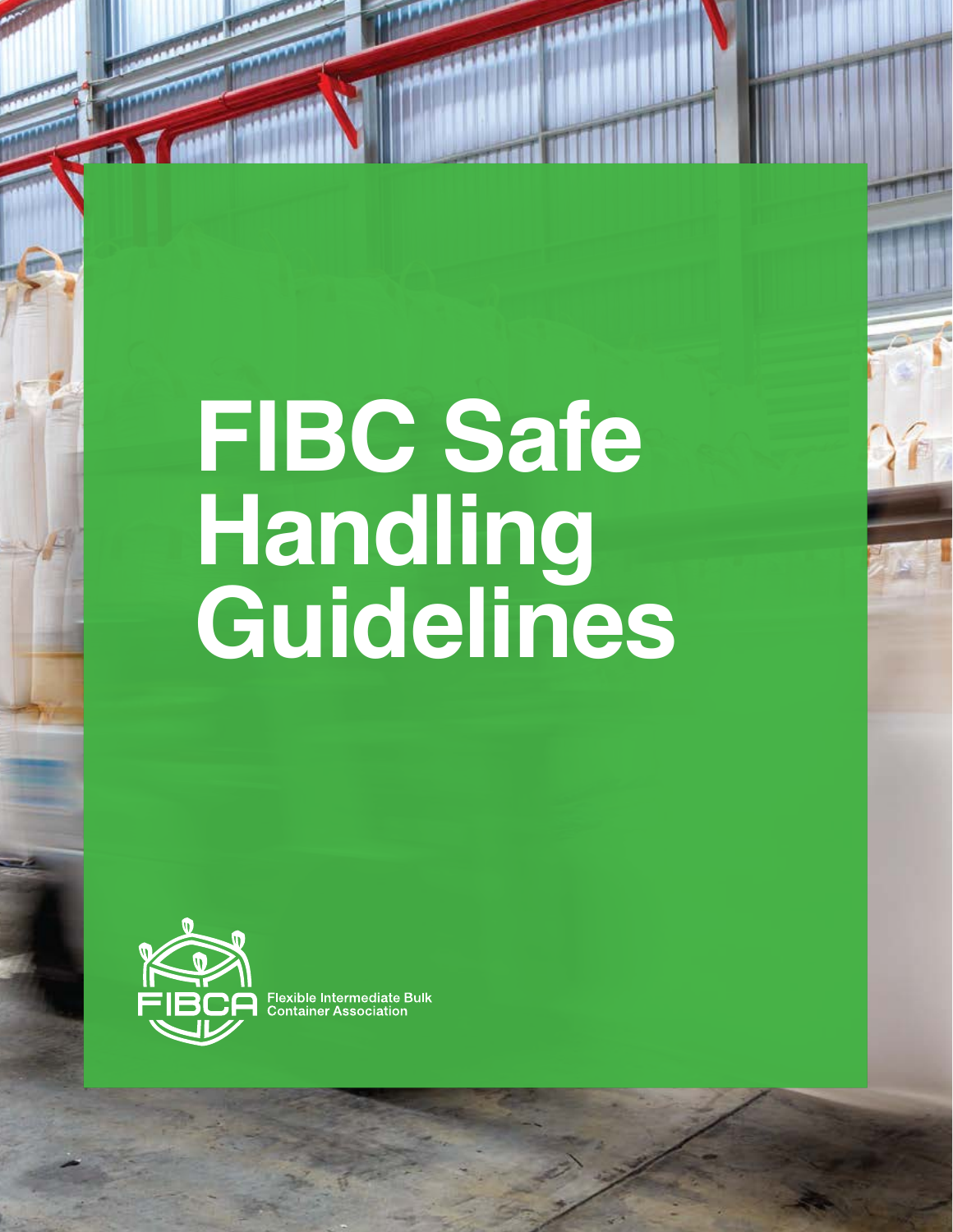### AIMPORTANT!

### **Handling Guidelines for FIBCs**

Attached are generic FIBC handling guidelines that could be used as a reference in various situations. By accessing and/or using some portion or all of these handling guidelines, users agree to be legally bound and to abide by the terms set forth below.

Any use of these guidelines is at the users' own risk. FIBCA does not warrant the accuracy or timeliness of the handling guidelines, nor does it warrant that the handling guidelines comply with all governing laws or regulations. FIBCA shall have no liability for any errors or omissions in the handling guidelines, whether provided by FIBCA or third parties. FIBCA does not warrant that the handling guidelines are reasonably appropriate for any particular circumstance and there may be circumstances where different or additional warnings and/or handling guidelines are required.

IT IS THE RESPONSIBILITY OF EACH INDIVIDUAL COMPANY TO ENSURE THAT ITS HANDLING GUIDELINES ARE REASONABLY APPROPRIATE UNDER THE CIRCUMSTANCES AND COMPLY WITH THE LAW. FIBCA ASSUMES NO RESPONSIBILITY IN THAT REGARD.

THESE HANDLING GUIDELINES ARE PROVIDED TO YOU ON AN "AS-IS" AND "WHERE-IS" BASIS, WITHOUT ANY WARRANTY EXPRESS OR IMPLIED. FIBCA, FOR ITSELF AND ANY THIRD PARTY PROVIDING SERVICES OR CONTENT IN CONNECTION WITH THE HANDLING GUIDELINES, MAKES NO REPRESENTATIONS OR WARRANTIES IN CONNECTION WITH THE HANDLING GUIDELINES INCLUDING BUT NOT LIMITED TO THE QUALITY, SUITABILITY, TRUTH, ACCURACY OR COMPLETENESS OF ANY INFORMATION CONTAINED IN THE HANDLING GUIDELINES. ALL CONDITIONS, REPRESENTATIONS AND WARRANTIES, WHETHER EXPRESS, IMPLIED, STATUTORY OR OTHERWISE, INCLUDING ANY IMPLIED WARRANTY OF MERCHANTABILITY, FITNESS FOR A PARTICULAR PURPOSE, OR NON-INFRINGEMENT OF THIRD PARTY RIGHTS, ARE HEREBY DISCLAIMED. FIBCA WILL NOT BE LIABLE TO YOU OR ANY THIRD PARTY FOR ANY DAMAGES OF ANY KIND, INCLUDING BUT NOT LIMITED TO, DIRECT, INDIRECT, INCIDENTAL, CONSEQUENTIAL OR PUNITIVE DAMAGES, ARISING FROM OR CONNECTED WITH THE HANDLING GUIDELINES, INCLUDING BUT NOT LIMITED TO, YOUR USE OF THESE HANDLING GUIDELINES OR YOUR INABILITY TO USE THESE HANDLING GUIDELINES, EVEN IF FIBCA HAS PREVIOUSLY BEEN ADVISED OF THE POSSIBILITY OF SUCH DAMAGES.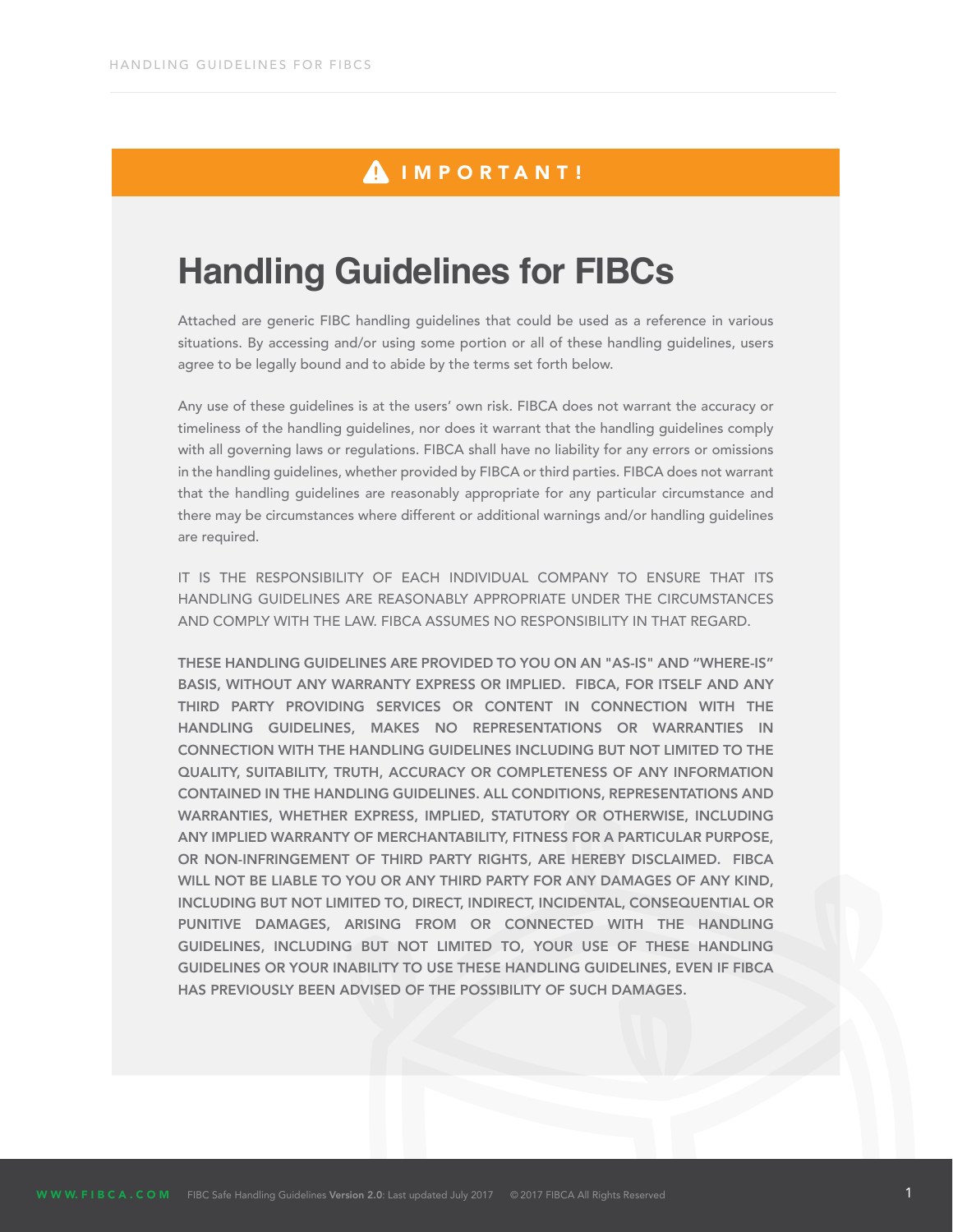#### Who is **FIBCA?**

There was a need for an FIBC / Bulk Bag association in dealing with the regulatory bodies that controlled the shipment of products. The Flexible Intermediate Bulk Container Association (FIBCA) was formed in 1983 by the companies that were manufacturing FIBCs / Bulk Bags at that time. FIBCA today is committed to educating the public on the benefits, uses, correct handling methods for bulk bags and much more!

### **25+ Countries on <sup>5</sup> Continents 100+ Member Companies** FROM

#### FIBCA'S MISSION IS TO:

- Educate its members about regulations and standards, promote the use of their products, and to be a strong voice for the FIBC industry with regulatory agencies around the world.
- Motivate customers to use FIBCs to maximize their profitability, safety, and sustainability.

#### FIBCA members are global providers of:

BULK BAGS / FIBCS, FABRIC, LINERS, THREAD, WEBBING, WOOD PALLET REPLACEMENTS, TAPE EXTRUSION EQUIPMENT, LOOMS, COATING & PRINTING, PERFORMANCE TESTING, CONSULTING SERVICES, HANDLING EQUIPMENT, FILLING EQUIPMENT, DISCHARGING EQUIPMENT, BULK BAG COMPONENTS, BULK BAG RECONDITIONING, RECYCLING LINES, SEWING MACHINES AND MUCH MORE!

This set of safe handling guidelines has been provided as part of our commitment to educate the public on how to safely handle FIBCs / Bulk Bags. The guidelines address some common situations but always consult your FIBC / Bulk Bag supplier regarding your specific application and handling environment.

VISIT WWW.FIBCA.COM FOR ADDITIONAL EDUCATIONAL RESOURCES, LINKS TO FIBCA MEMBER COMPANIES AND MUCH MORE!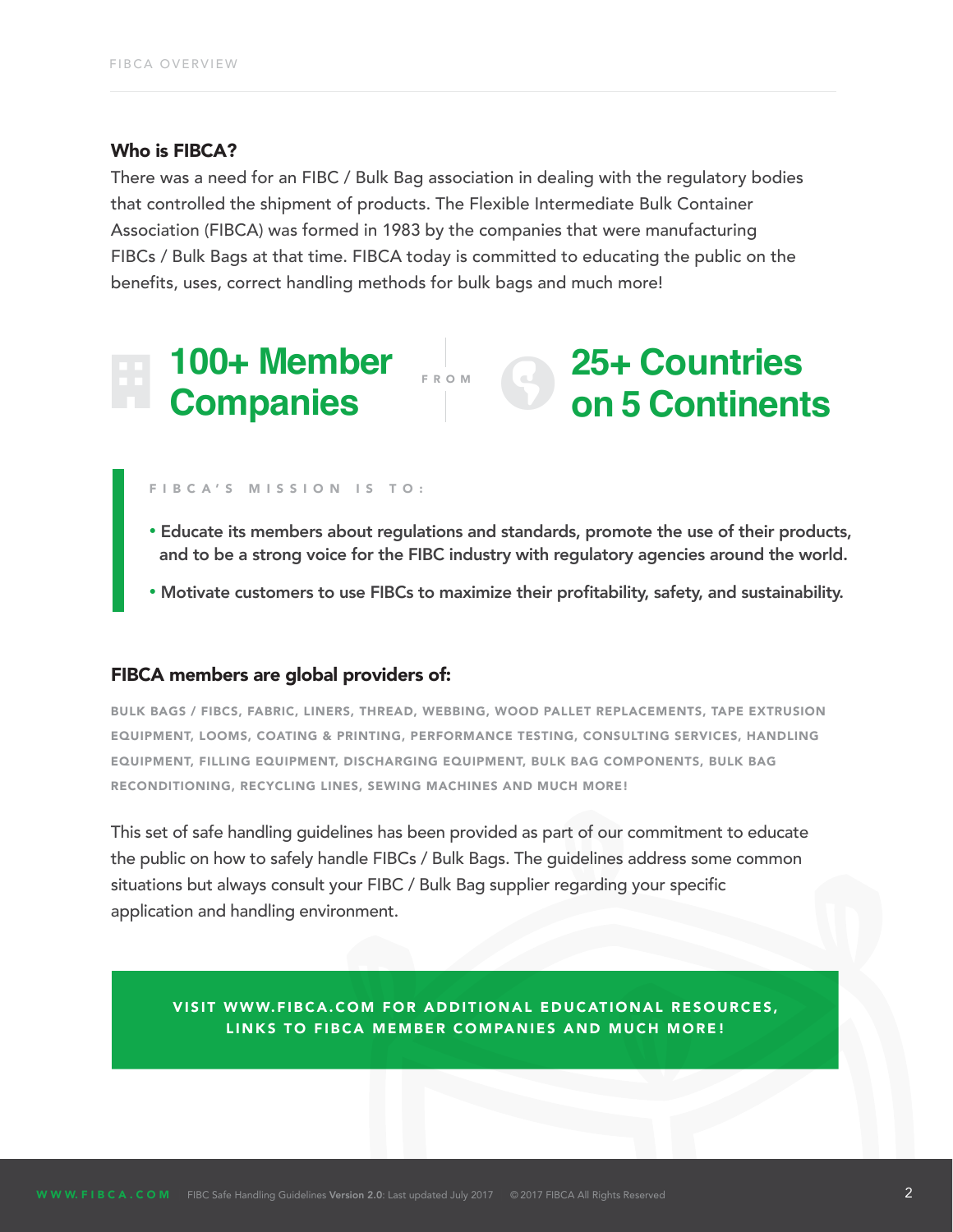

## **FIBC Safe Handling Guidelines**

*FIBC = Flexible Intermediate Bulk Container or Bulk Bag*

### General Guidelines

- Consult with your manufacturer or supplier to select the right FIBC for your product and distribution environment. FIBCA has created a guide to assist the buyer / user in selecting the right FIBC. The guide can be downloaded for free in the Bulk Bag Resource Center at fibca.com.  $1<sup>1</sup>$
- Ensure the FIBC is approved for the product (i.e., dangerous goods / hazardous materials, food, pharmaceuticals, etc.) and it is appropriate for the filling & emptying environment (i.e., electrostatic concerns in flammable or explosive environments). 2
	- Ensure the product going into the FIBC is compatible with the FIBC and all of its components.
- Ensure every FIBC is free from any damage that would compromise its strength. Never handle a damaged FIBC without consulting your FIBC manufacturer or supplier first. 4
	- Adhere to all FIBC manufacturer's recommendations and any information printed on the label or FIBC.
- 6

5

3

Adhere to all applicable regulatory and safety requirements.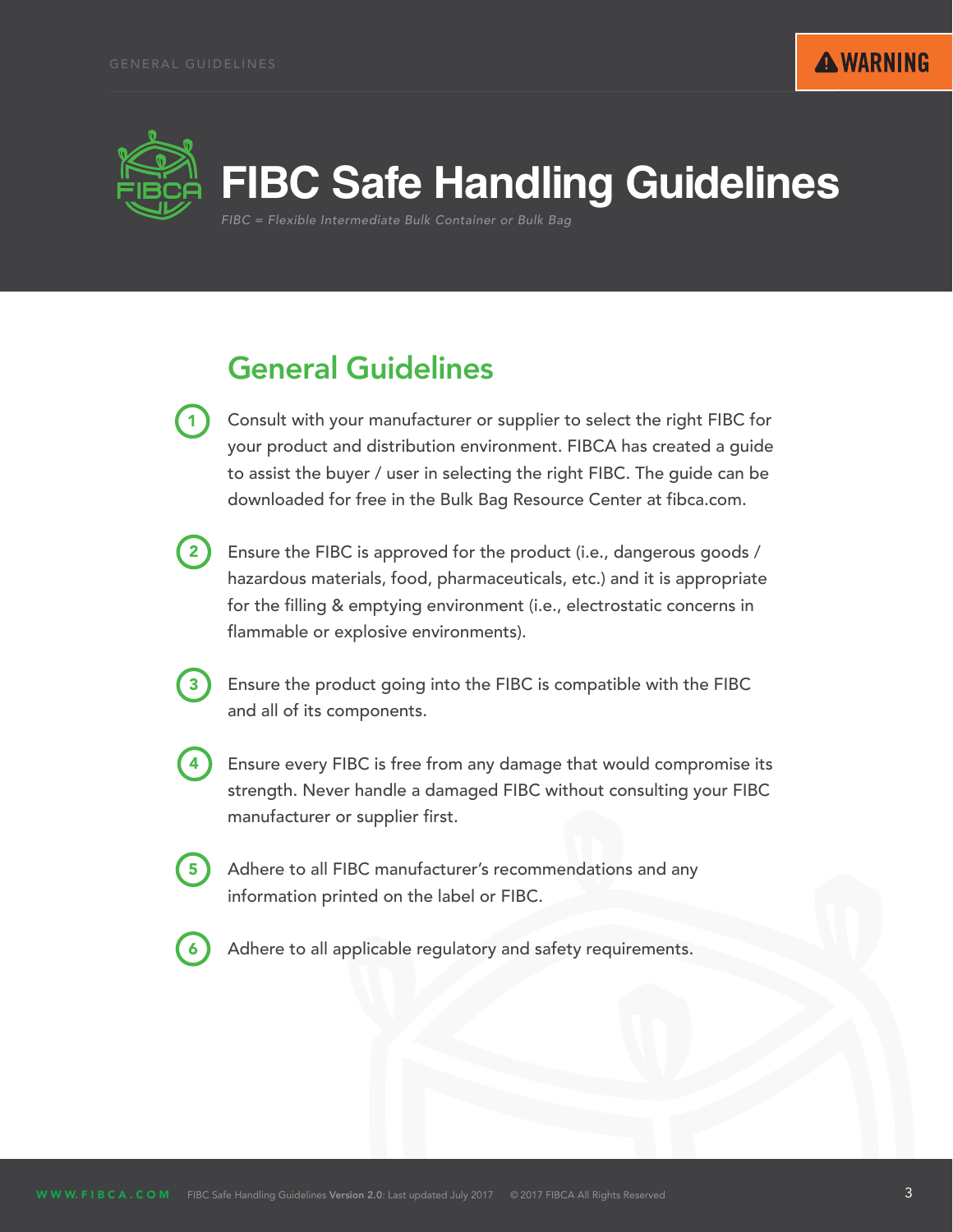### Filling & Emptying

- Ensure the FIBC is appropriate for the filling & emptying environment (i.e., electrostatic concerns in flammable or explosive environments). Refer to static protective FIBC guidelines below.
- Verify the bottom discharge spout is closed correctly prior to filling the FIBC. Closed correctly means according to the FIBC manufacturer's instructions.
- Devices used to handle FIBCs must be designed for FIBCs, have safety latches, be rated for the capacity of the filled FIBC and adhere to approved handling methods.



**A WARNING**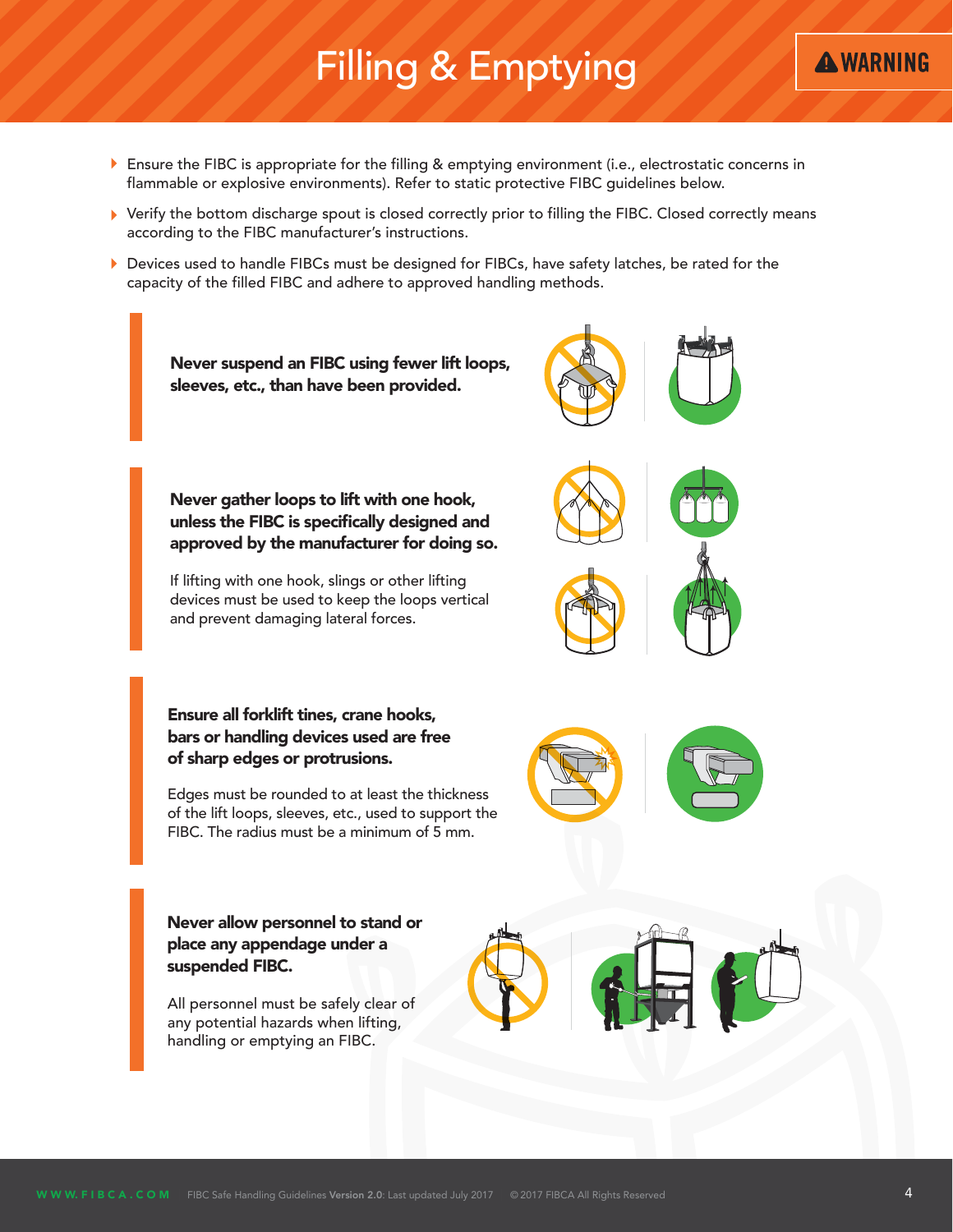### Filling & Emptying



- Take appropriate measures with regard to dust control.
- ▶ Never exceed the safe working load (SWL) / rated capacity specified for an FIBC.
- ▶ Don't fill an FIBC to a level that adversely affects its stability and/or exceeds the height to width limitations set forth in applicable industry standards or regulatory codes. A maximum ratio of 2:1 is typical, however current industry standards or regulatory codes should be referenced.
- The fill spout or duffle of the FIBC must be closed in accordance with the FIBC manufacturer's instructions.

### STATIC PROTECTIVE FIBCS

- Ensure that the FIBCs are tested and labeled in accordance with the current version of the IEC 61340-4-4 Standard and that the type of static protective FIBC and liner being used are appropriate for the flammable or explosive environment.
- If FIBCs are to contain combustible or flammable powders or products with flammable solvents or gases, it is essential that all conductive objects and materials (personnel, plant, machinery and tools, etc.) be properly and securely grounded at all times.
- If it has been determined that Type B or Type D static protective FIBCs are required, reference the IEC 61340-4-4 Standard for requirements; these bags do not require grounding.
- If it has been determined that Type C static protective FIBCs are required, reference the IEC 61340-4-4 Standard for requirements; these bags must be securely grounded before and during the filling and emptying process according to manufacturer's instructions.
- Never begin filling or emptying a Type C static protective FIBC with, or in the presence of, flammable or combustible materials unless a secure ground connection to the FIBC has been established.
- Never re-connect a detached ground cable to a Type C static protective FIBC after filling or emptying has started. Stop the process immediately and allow charge to relax before any further handling of the FIBC. This may take several hours or days. The process of charge relaxation can be accelerated using suitable ionizers (static eliminators).

### LINER S

- Pre-inflate liners prior to filling for ease of use.
- Extend liners past the fill spout or duffle when filling.
- Ensure liners are properly attached or secured to prevent them from coming out during discharge.
- Tie off liners within the fill spout or duffle per the manufacturer's closure instructions.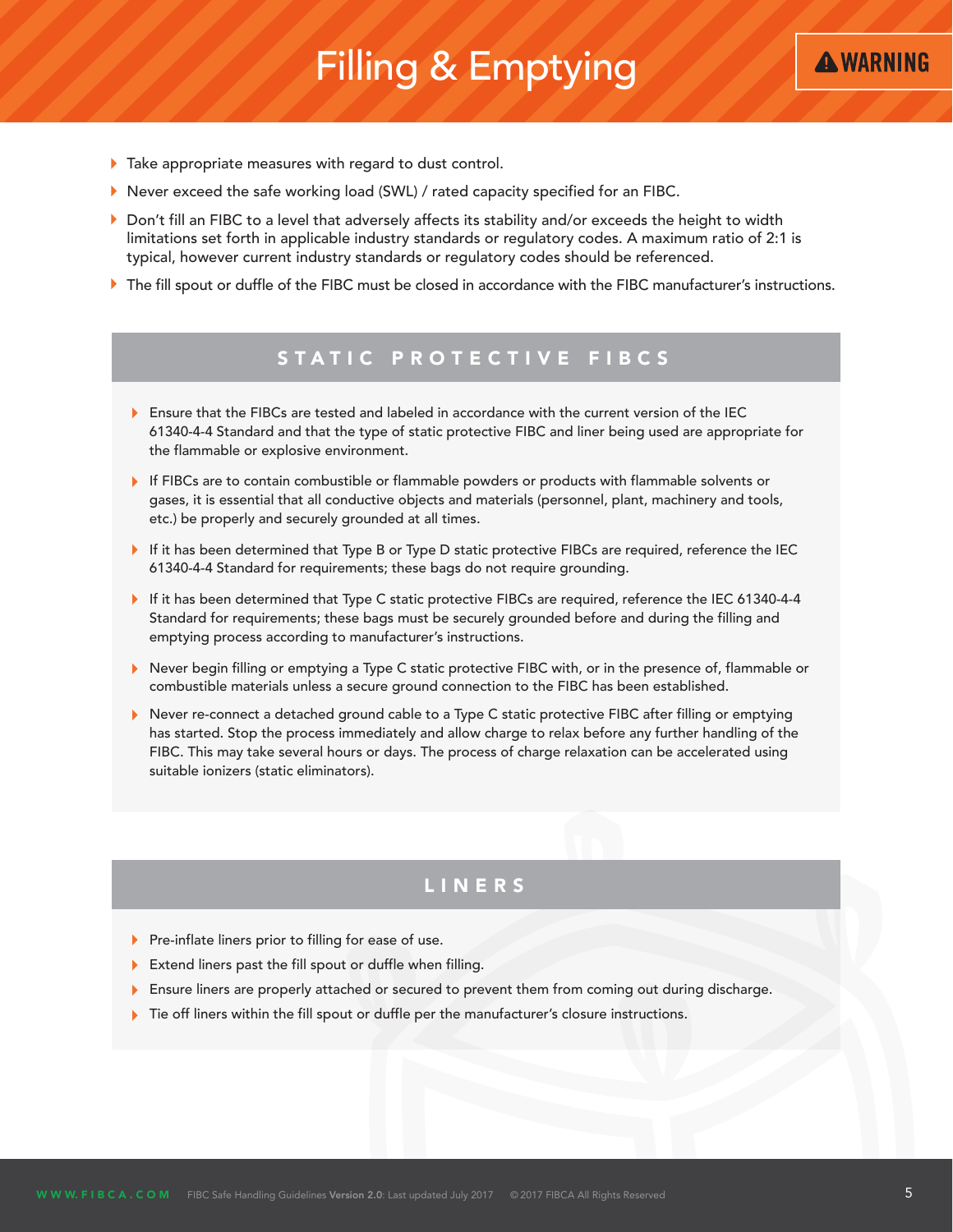### Handling by Forklift, Crane or Hoist

- Use a forklift truck, crane or hoist with a rated capacity sufficient to support the filled FIBC.
- Devices used to handle FIBCs must be designed for FIBCs, have safety latches, be rated for the capacity of the filled FIBC and adhere to approved handling methods.

Ensure all forklift tines, crane hooks, bars or handling devices used for lifting are free of sharp edges or protrusions.



**A WARNING** 

Edges must be rounded to at least the thickness of the lift loops, sleeves, etc., used to support the FIBC. The radius must be a minimum of 5 mm.

The distance between the forklift tines must be adjusted to the correct width to ensure all lift loops or sleeves are vertical to prevent damaging lateral forces.

Maintain a clear line of sight when moving an FIBC. Never move the FIBC if your line of sight is blocked.

When handling by forklift, hold the FIBC close to the mast, as low as possible with the mast tilted back to an appropriate angle.



Never tilt the mast of a forklift truck forward when handling an FIBC.

Never suspend an FIBC using fewer lift loops, sleeves, etc., than have been provided.





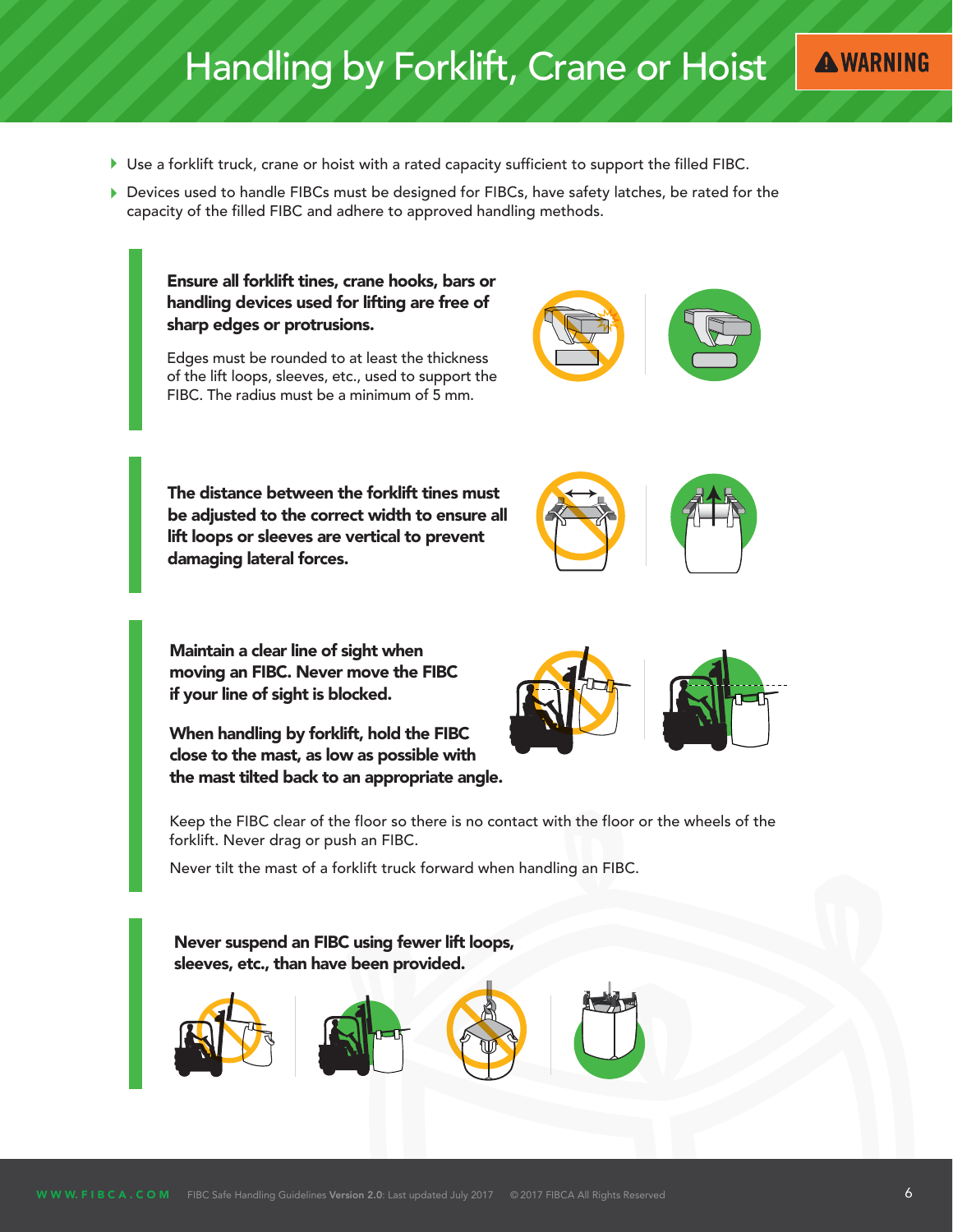### Handling by Forklift, Crane or Hoist

- Stop the forklift before raising or lowering the FIBC.
- $\blacktriangleright$  Never withdraw the forklift tines without removing all of the load from the loops or sleeves.
- Never subject an FIBC to sudden lifts or sudden stops.

Never gather loops to lift with one hook, unless the FIBC is specifically designed and approved by the manufacturer for doing so.

If lifting with one hook, slings or other lifting devices must be used to keep the loops vertical and prevent damaging lateral forces.

Always ensure personnel are safely clear of any potential hazards and never allow personnel to stand or place any appendage under a suspended FIBC.



- Ensure any pallets used for handling are:
	- Free from nails or protrusions that could damage the FIBC.
	- Of appropriate size so the FIBC does not overhang the side, unless specifically designed and approved to do so by the manufacturer.

Always use slings and all lift loops when righting an FIBC that has tipped over.



### STATIC PROTECTIVE FIBCS

▶ Crane hooks, forklift tines or other devices used as a means of grounding Type C static protective FIBCs during handling shall be kept clear of any substances (paint, oil, dust, etc.) that might otherwise impede the connection with FIBC lift loops.

**A WARNING**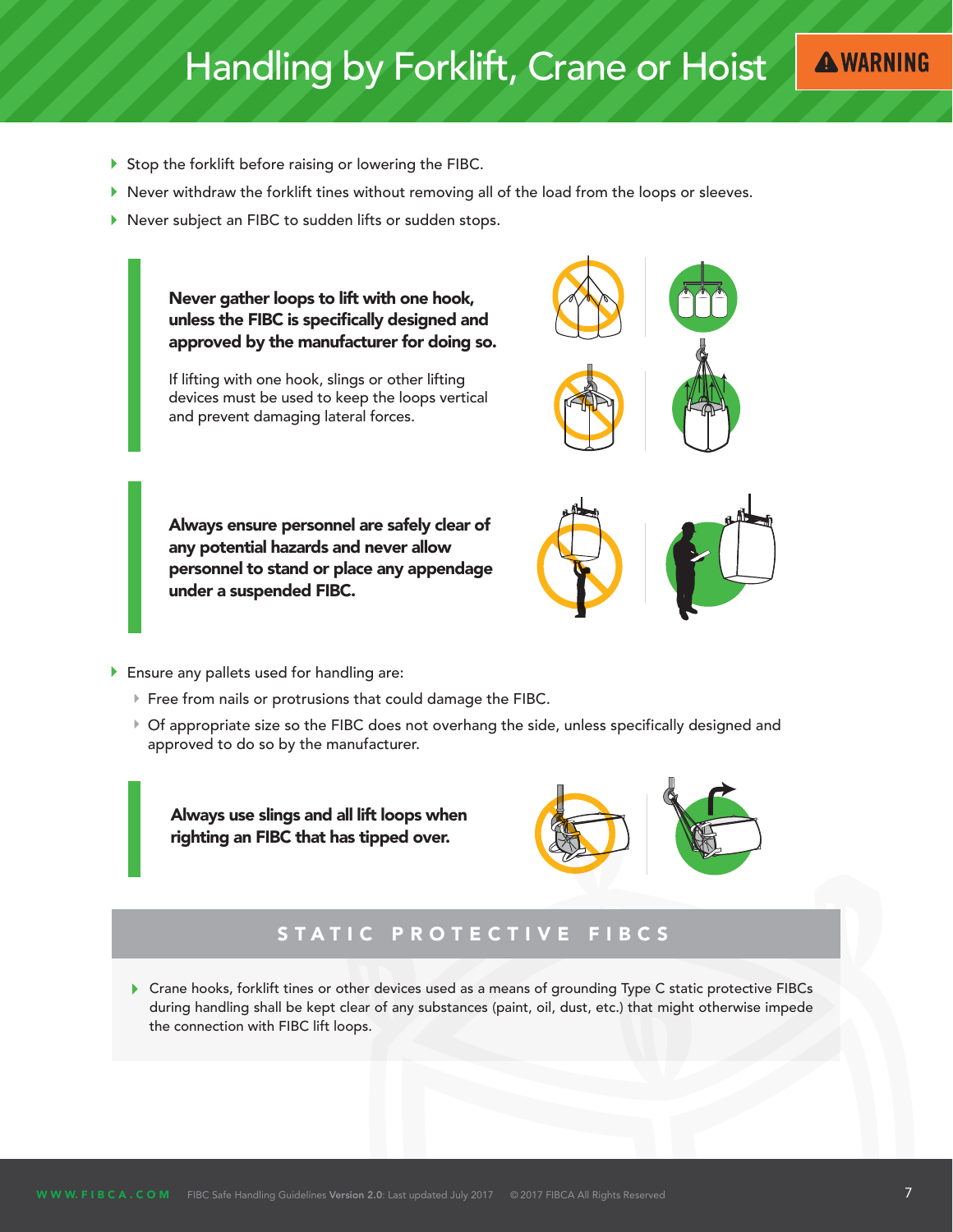### Storage & Transportation

- Ensure any pallets used for storage & transportation are:
	- Free from nails or protrusions that could damage the FIBC.
	- Of appropriate size so the FIBC does not overhang the side, unless specifically designed and approved to do so by the manufacturer.

Only stack FIBCs if they are designed to be stacked, you are sure of their stability and they are stacked using a "Pyramid" or "Supported" stacking method:

#### Pyramid Stacking

Each bag above the first layer must sit on at least four lower bags. Each layer is subsequently tiered inwards forming a pyramid structure.

#### Supported Stacking

Bags are stacked against two retaining walls of sufficient strength.

Never approach or repair a damaged bag without first removing all bags stacked on top.



- Beware of water or moisture contamination inside storage facilities:
	- Always try to store your FIBCs inside a covered facility or warehouse that is free from any water or moisture contamination that could come into contact with your FIBCs and damage them.

#### Beware of sunlight & UV rays:

- Always protect your FIBCs from sunlight and the harmful effects of UV rays.
- **► Exposure to UV rays** will weaken the strength of an FIBC.

#### Beware of inclement weather:

- Always protect your FIBCs from inclement weather (rain, snow, etc.)
- Exposure to inclement weather could significantly weaken the strength of an FIBC.



**A WARNING**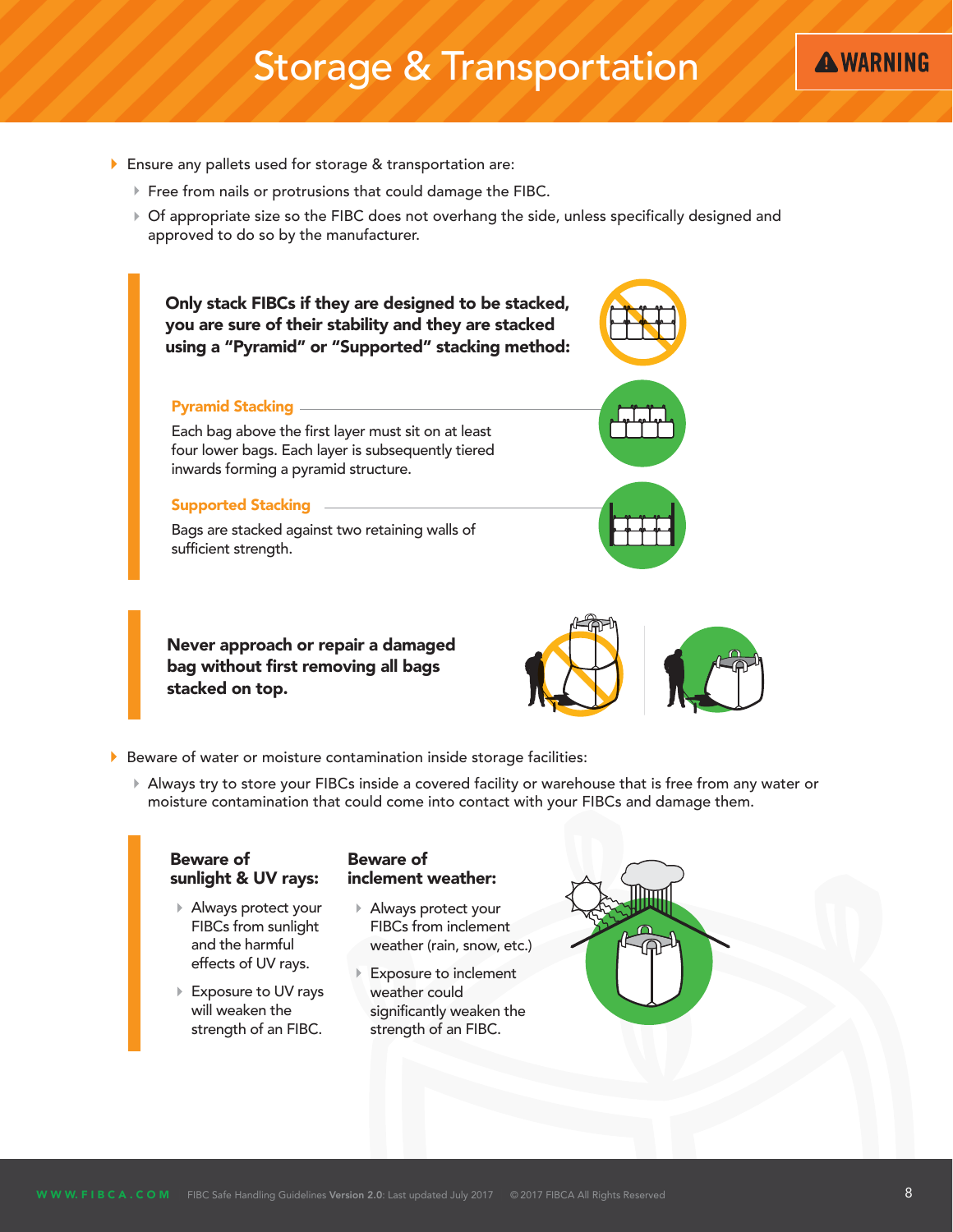- Outside storage is not recommended:
	- Storing FIBCs outside is not recommended, but if you do, you should always cover them with some type of material that will prevent their exposure to UV rays and inclement weather. However, FIBCA does not support or endorse this type of outdoor storage, and this would be solely at your own risk. There is no guarantee that FIBCs stored outside and unprotected from UV rays & inclement weather will be safe to handle.
- Adequately secure FIBCs during transportation.
- Avoid subjecting an FIBC to sudden lifts or sudden stops during transportation.

#### FIBC SHELF-LIFE

As of this present date, the FIBCA is not aware of, nor has it ever been presented with, any data, test reports, or studies determining the shelf life of an FIBC. Any recommendations in regards to the shelf life of an FIBC, are solely the responsibility of each company making such declarations. The Flexible Intermediate Bulk Container Association does not endorse any typical shelf life for an FIBC / Bulk Bag. Variables such as UV inhibitor used, construction (fabric weight, thread, webbing, etc.), exposure to environmental hazards (UV, temperature and humidity), storage methods, handling methods and the contents of the FIBC can dramatically impact the shelf life of an FIBC. The best method for determining if an FIBC remains suitable for use is to conduct periodic performance testing (top lift, UV, etc.) on samples and compare the results to the results from the newly manufactured samples from same lot. Samples should continue to meet industry standards such as those set forth in ISO 21898.

### STATIC PROTECTIVE FIBCS

- Whereas most static protective FIBCs do not need special storage, some designs of FIBC and inner liners rely on anti-static additives, which may be added during manufacturing of fabric or coatings, or applied as a topical finish. Such additives typically have a reduced shelf life and are more sensitive to environmental hazards than are non-anti-static FIBC materials. Advice should be obtained from manufacturers or suppliers on how to properly store FIBCs and/or inner liners that contain anti-static additives, and how such FIBCs can be checked prior to use in a safety critical application.
- The inherently conductive or dissipative materials used in most Type C static protective FIBCs or in Type D static protective FIBCs do not require special storage.